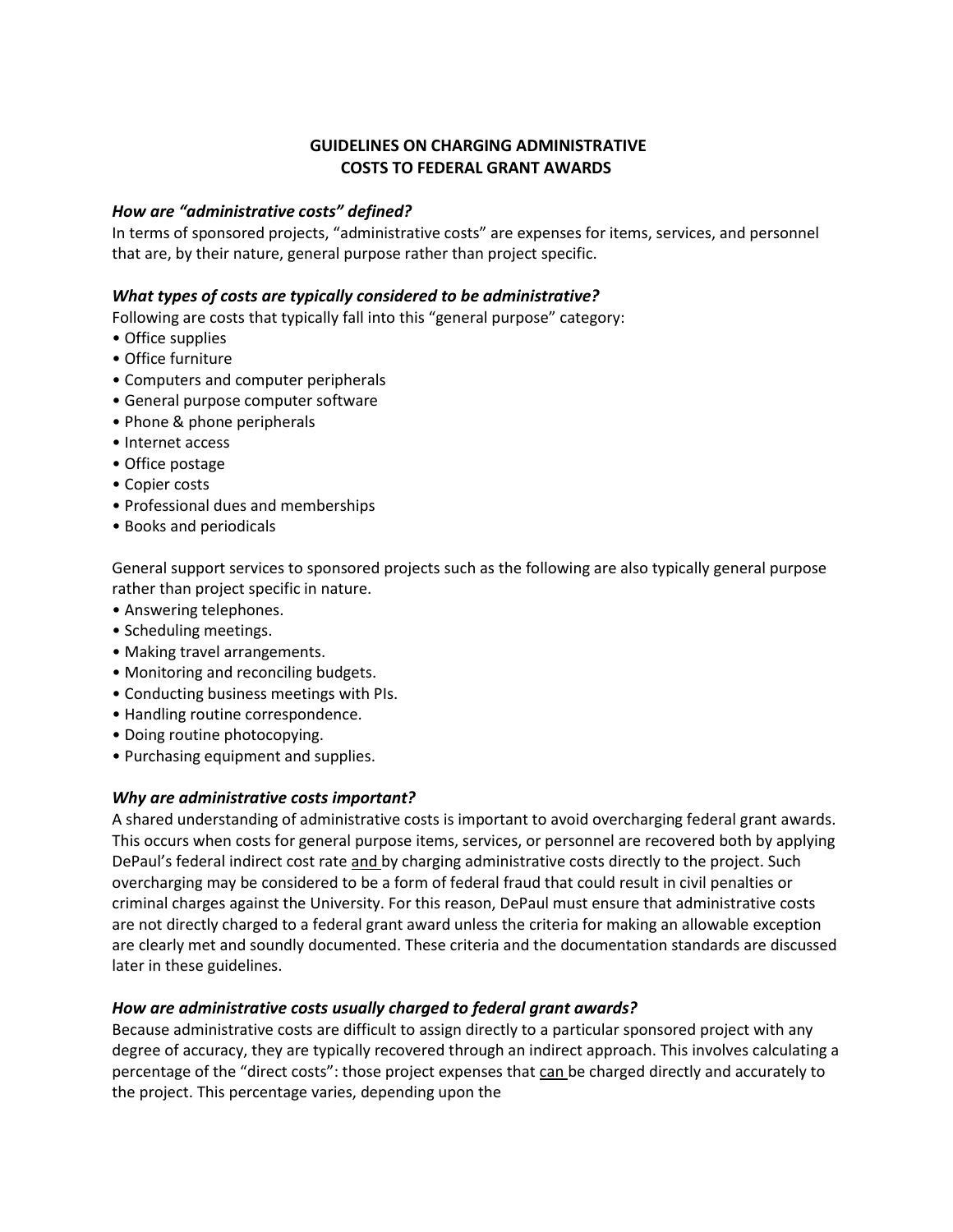nature of the sponsored project. DePaul has a negotiated federal indirect cost rate of 47.5% that applies to most federally funded research projects. This overall rate includes a percentage of 26% that is especially intended to offset administrative costs.

## *What exceptions permit the direct charging of administrative costs to federal grant awards?*

There are occasions when an item or service that is typically general purpose in nature is needed for a specific purpose that relates directly to the sponsored project's scope of work. (See the Appendix for examples of these.) In these circumstances, direct charging of the cost is appropriate IF:

- $\checkmark$  The cost is explicitly identified in the project budget.
- ✓ The special circumstances that justify direct charging are explained in detail in the budget narrative.
- $\checkmark$  The sponsoring agency accepts the cost as part of the project's direct cost budget (i.e., does not specifically disapprove the cost in the award notice or other notification to the university).

If the cost is not explicitly identified and justified in the project budget, the prior written approval of the Federal awarding agency will be needed before it can be directly charged to the grant award. Note: Computers, computer peripherals, tablets, and smartphones may be directly charged to federal grant awards only when these exceptional circumstances apply and the criteria listed above have been fully met. When directly charged, such devices must be primarily dedicated to the performance of the federal grant award to which the cost is assigned, with other uses kept to a minimum. There are also occasions where administrative or clerical services are integral to a federally sponsored project. (The Appendix provides some examples of these.) When such services are integral, direct charging of the associated costs is appropriate IF:

- $\checkmark$  The title, percentage of effort, and the salary/wages for the position(s) that will provide the support are explicitly included in the project budget.
- $\checkmark$  The percentage of effort needed to provide the services is consistent with the argument that they are atypical.
- ✓ The special circumstances that justify direct charging are explained in detail in the budget narrative.
- $\checkmark$  The sponsoring agency accepts the cost as part of the project's direct cost budget (i.e., does not specifically disapprove the cost in the award notice or other notification to the university).

If the cost is not explicitly identified and justified in the project budget, the prior written approval of the Federal awarding agency will be needed before it can be directly charged to the grant award.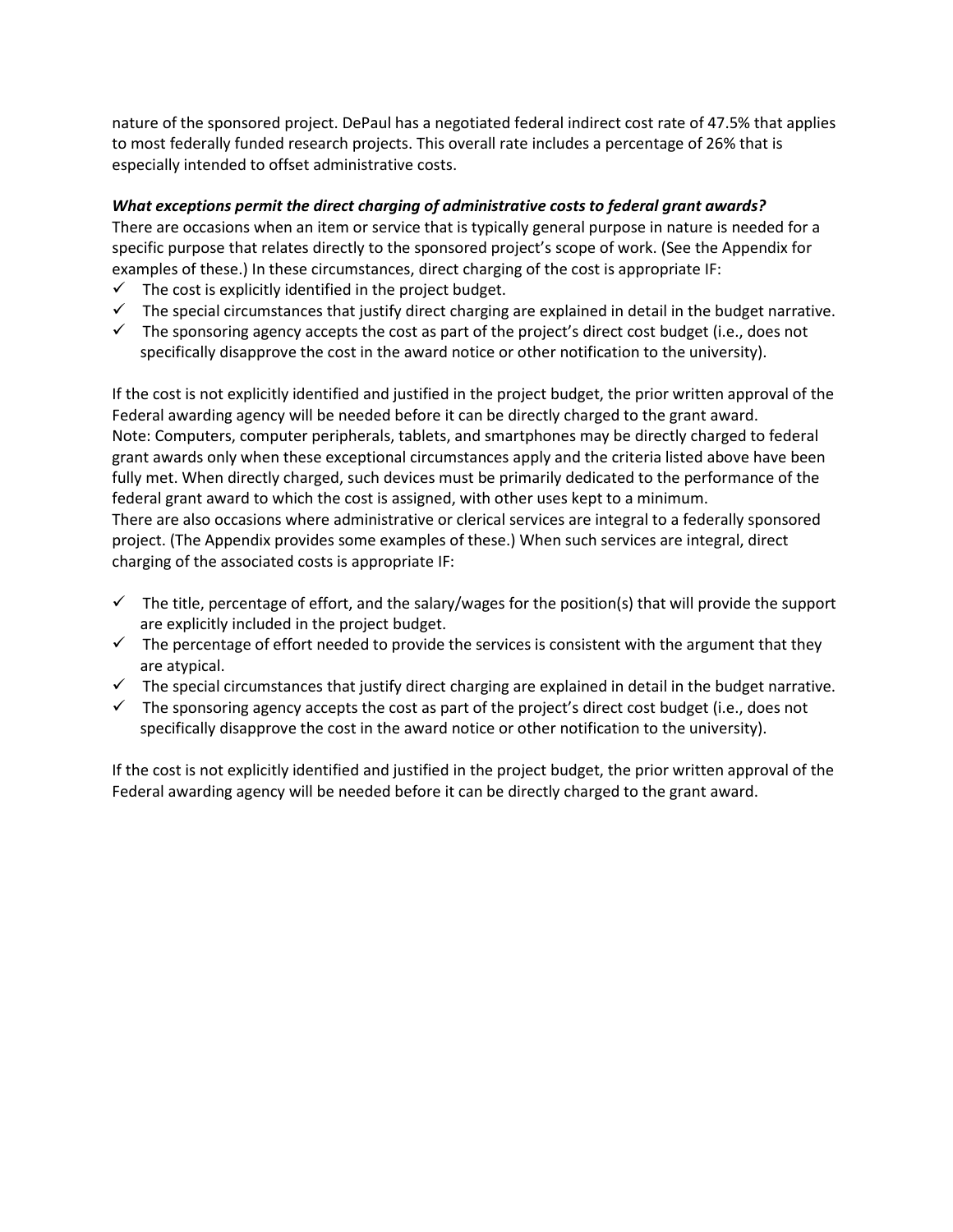### **APPENDIX**

Following are some circumstances in which an item or service that is typically general purpose in nature could potentially be deemed project specific and directly charged to a federal grant award—provided the criteria listed on page 2 above are fully met.

| <b>Cost Category</b>                | <b>Examples</b>                                                                                                                                                                                                                                                                                                                                                                                                                                                                                                                                                                                                                                                                                                                                                                                                          |
|-------------------------------------|--------------------------------------------------------------------------------------------------------------------------------------------------------------------------------------------------------------------------------------------------------------------------------------------------------------------------------------------------------------------------------------------------------------------------------------------------------------------------------------------------------------------------------------------------------------------------------------------------------------------------------------------------------------------------------------------------------------------------------------------------------------------------------------------------------------------------|
| Office supplies                     | Paper, binders, and name tags are needed for<br>a large day-conference that is being held as<br>part of a sponsored project.<br>Folders will be used for filing survey<br>responses or lab results.<br>Supplies for a poster presentation are<br>necessary to disseminate the results of a<br>sponsor project.                                                                                                                                                                                                                                                                                                                                                                                                                                                                                                           |
| Office furniture                    | A locking file cabinet will be dedicated to<br>storing protected information collected from<br>participants in a sponsored research project.                                                                                                                                                                                                                                                                                                                                                                                                                                                                                                                                                                                                                                                                             |
| Computers &<br>computer peripherals | Laptop computers will enable two project<br>staff to conduct numerous field interviews.<br>A computer work station with a high-end<br>computer and a dedicated printer will be<br>used to perform data analysis and print off a<br>series of reports necessary to the work of the<br>project.<br>Digital storage media are required for a<br>project that involves extensive data<br>accumulation.                                                                                                                                                                                                                                                                                                                                                                                                                       |
| Phones                              | A dedicated phone is needed for use in<br>recruiting, scheduling, and making follow-up<br>calls to 150 subjects participating in a<br>research study; or a dedicated phone will be<br>used to conduct a telephone survey that is<br>part of a sponsored project.<br>Weekly phone conferences are necessary to<br>coordinate a sponsored project that involves<br>three PIs who are located in different parts of<br>the country. In this case, long distance costs<br>resulting from the phone conferences are<br>charged directly to the grant account while<br>local phone costs are recovered by applying<br>the indirect cost rate.<br>For logistical and safety reasons, cell phones<br>will be provided to three project staff who<br>will travel extensively to conduct interviews<br>with research participants. |